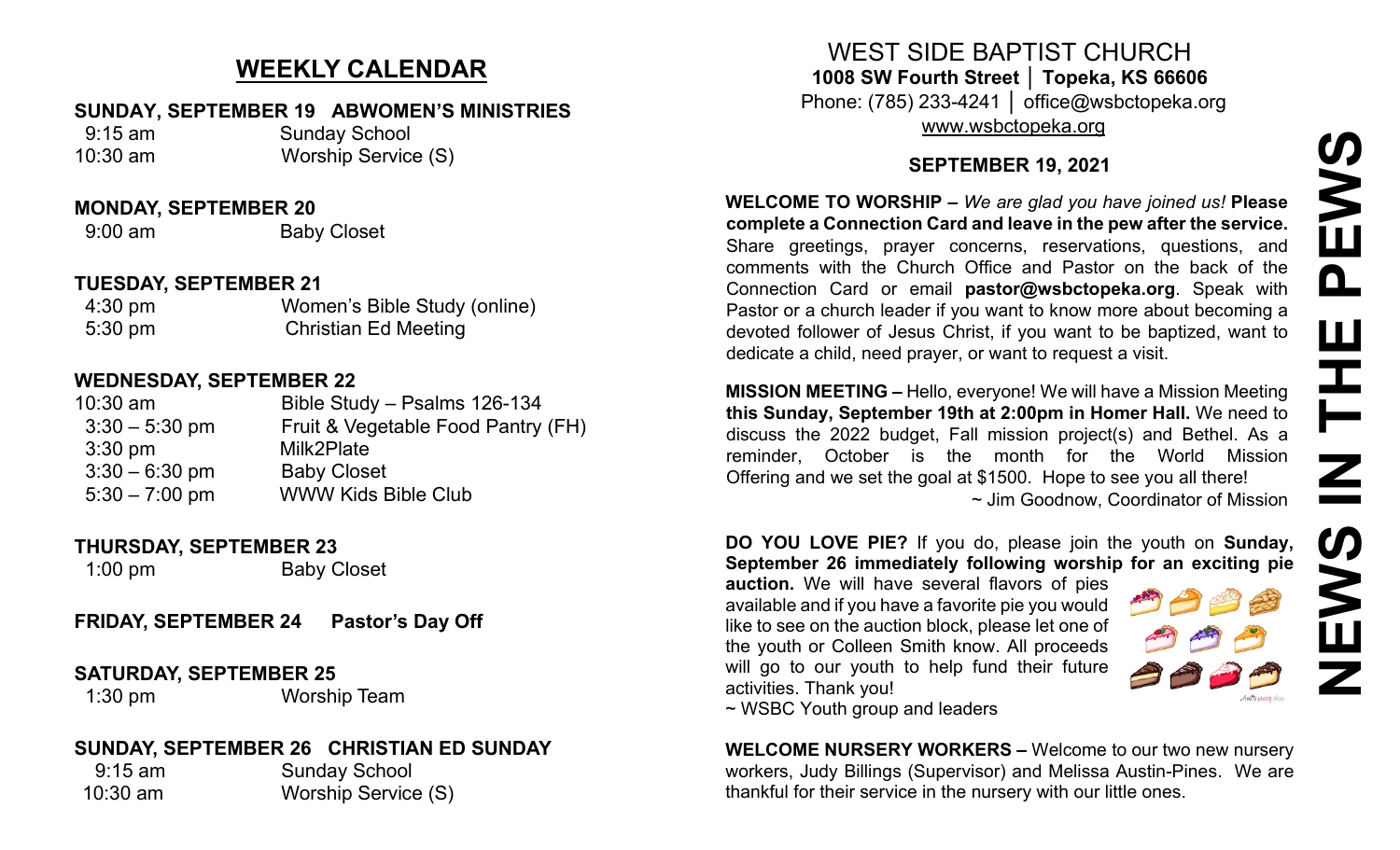## **FALL MISSION PROJECT UPDATE -** Thank you to all who have expressed an



interest in a Fall Mission Project. Due to conflicts with schedules and the continuing virus situation, we have decided to pursue opportunities closer to home and shorter in duration. If you would be interested in a day project, please

let me know. I can be contacted at [jim.goodnow@sbcglobal.net](mailto:jim.goodnow@sbcglobal.net) or 246-1807.

**HOSPITAL & EMERGENCIES –** If you or a loved one is admitted to the hospital for an emergency or for surgery, **the hospital staff and chaplains' office will NOT contact the Church Office or the Pastor**. **You or a family member must call the Church Office at (785) 233-4241 or the Pastor at (785) 224-7234**. Pastor is willing to visit the hospital and pray prior to surgeries.

**VENMO –** Give to God online via **SQUARE** at **[https://west](https://west-side-baptist-church.square.site/)-sidebaptist-[church.square.site](https://west-side-baptist-church.square.site/)** or give through **VENMO**, a phone app. Search for the church **@wsbctopeka** or scan the QR code. We appreciate all your donations and generosity. Questions? Call the Church Office for help.



venmo

**WORSHIP ONLINE –** The Church is committed to the continual praise and worship of Almighty God in the Name of Jesus Christ. Church leaders and our clergy hold services regularly in the Sanctuary in compliance with all published federal, state, and local government health orders. Services are broadcast LIVE (as internet is available) and RECORDED. WATCH the service online at Facebook LIVE [www.facebook.com/wsbctopeka](http://www.facebook.com/wsbctopeka), the Church's YouTube channel, or order a free copy on DVD by contacting the Church Office.

**WWW KIDS' BIBLE CLUB –** Come to Wednesday Night Family Suppers & stay



for **WWW Bible Clubs! Free meal served** from **5:30 pm to 6:00 pm.** Bible studies begin at 6:00 pm. **Register kids online at www.wsbctopeka.org.**  Classes for children, youth, and adults (Kindergarten and Older). Activities include a free supper, creative Bible stories, fun games, easy-to-learn songs, and Bible Buck store. Come have a fun time!

**KIDS' SUNDAY SCHOOL** – Classes start at 9:15 am. Children learn upstairs with Colleen Smith, Fran Seymour-Hunter, & Pat Carpenter.

## **OUR THOUGHTS AND PRAYERS**

Coronavirus (COVID 19) Pandemic

Amos, Barbara Brousseau, Barbara – Healing for health concerns (Bev McCurdy's niece) Carpenter, Al & Bradley – Healing for health concerns Carpenter, Ken – Healing for health concerns (Harry's brother) Carpenter, Pat, and Harry – Healing for health concerns Cottril, Nancy and Wayne and extended family – Healing for health concerns Darian – Healing (Jack Janway's older sister's granddaughter) Hager, Barb – Healing (Alice Payne's family) Hunter, Russell – Healing Ketter, Robbin – Healing for heart issues (Nancy Ohse's cousin) Kirby, Karen - Healing for health concerns Lewis, Joanna – Healing (Nelda and Jack Janway's grandniece) Lindberg, Howard – Healing (Nancy Lindberg's brother) Longstaff, Ernie – Health concerns Manley, Nadine – Healing after shoulder surgery (fracture) May, Nancy, and Dick – Healing for health concerns May, Renea and Steve - Healing for health concerns Morris, Molly – Healing for health concerns Poe, Becky – Healing for health concerns Pukach, Jan – Healing for health concerns Pucket, Roxy – Healing (Molly Morris' sister) Reed, Ernie – Healing for health concerns (home) Springer, Keith – Healing for health concerns (Marianne Spano's brother) Swain, John – Healing for health concerns (rehab at home) Zab, Lola – Healing for health concerns (Marianne Spano's sister) Human Trafficking / Sexual Slavery The Church and people in:

- 12 18 September 2021 Ghana, and Nigeria<sup>†</sup>
- 19 25 September 2021 Argentina, Paraguay, and Uruguay<sup>†</sup>

• 26 September - 02 October 2021 - Bolivia, Brazil, Chile, and Peru<sup>†</sup> International Ministries and Missionaries (Global Servants) National Guard and Military Personnel – Active Duty and Veterans

†Ecumenical Prayer Cycle "In God's Hands - Common Prayer for the World" from the World Council of Churches [\(https://www.oikoumene.org/en/resources/prayer](https://www.oikoumene.org/en/resources/prayer-cycle)-cycle